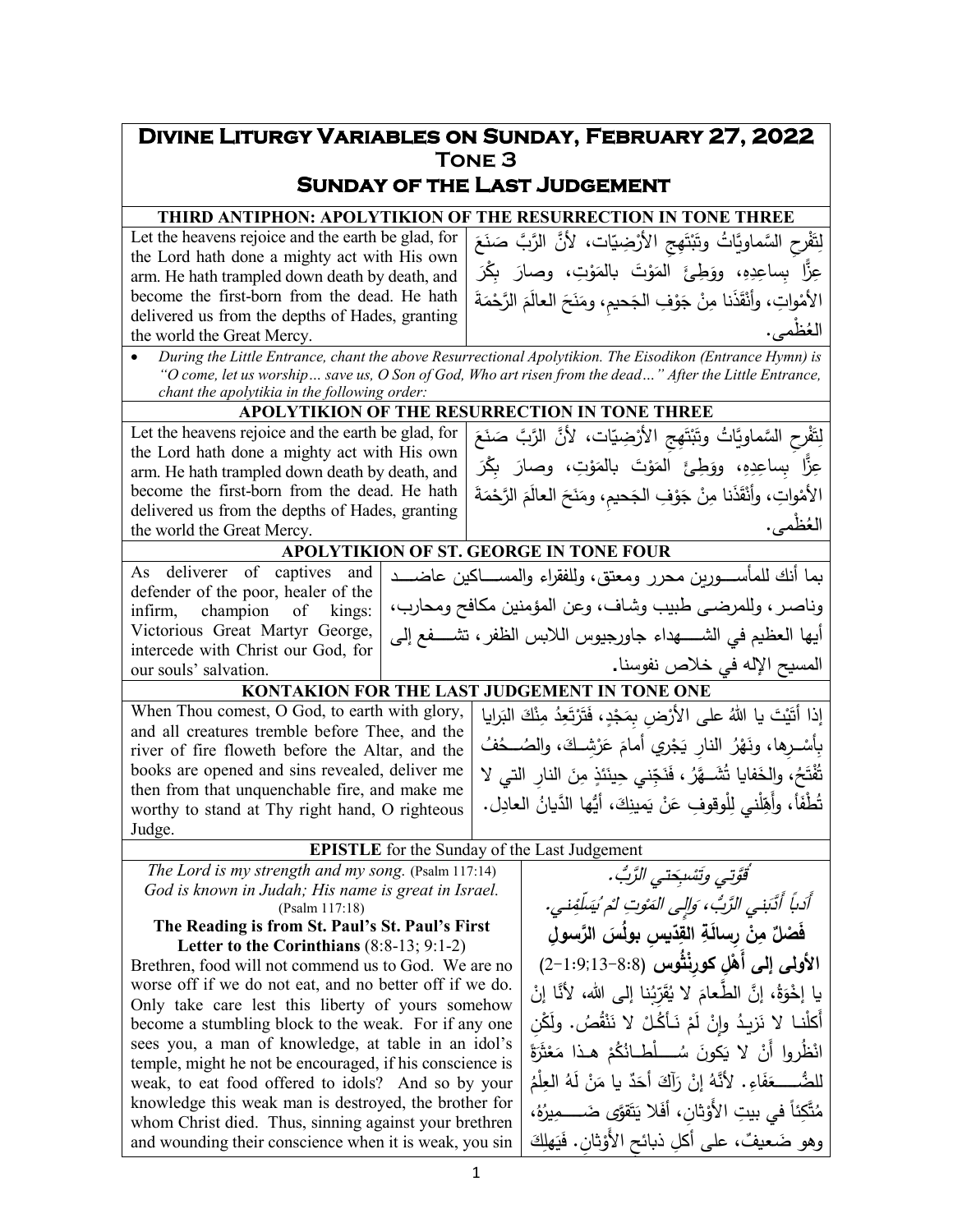| against Christ. Therefore, if food is a cause of my                                                    |                                             | بســــ بَبِ عِلْمِكَ الأَخُ الضَّـــــعِيفُ الذي ماتَ                                                                                             |  |
|--------------------------------------------------------------------------------------------------------|---------------------------------------------|---------------------------------------------------------------------------------------------------------------------------------------------------|--|
| brother's falling, I will never eat meat, lest I cause my                                              |                                             | المَسِــيحُ لأجلِهِ؟ وهَكَذا إذْ تُخْطِئونَ إلى الإخْوَةِ                                                                                         |  |
| brother to fall. Am I not free? Am I not an apostle?<br>Have I not seen Jesus our Lord? Are not you my |                                             |                                                                                                                                                   |  |
| workmanship in the Lord? If to others I am not an                                                      |                                             | وتَجرَحُونَ ضَــــمائِرَهُمْ، وهِيَ ضَــــعِيفَةٌ، إِنَّما                                                                                        |  |
| apostle, at least I am to you; for you are the seal of my                                              |                                             | تُخْطِئُونَ إِلَى المســـيح. فَلِذلِكَ إِنْ كانَ الطِّعامُ                                                                                        |  |
| apostleship in the Lord.                                                                               |                                             | يُشَــــكِّكُ أَخـى، فَلا آكُلُ لَحماً إلـى الأَبَدِ لئَلاِّ                                                                                      |  |
| Priest: Peace be to you reader.                                                                        |                                             |                                                                                                                                                   |  |
| Reader: And to your spirit.                                                                            |                                             | أَشَكِّكَ أَخي. أَلَسْتُ أَنا رَسولاً؟ أَلَسْتُ أَنا حُرَّأَ؟                                                                                     |  |
| (Refrain) Alleluia, Alleluia, Alleluia.                                                                |                                             | أَما رأَيتُ يسوعَ المسيح رَبَّنَا؟ أَلَسْتُمْ أَنْتُمْ عَمَلـى                                                                                    |  |
| verse: May the Lord hear you in the day of trouble.<br>(Psalm 19:1)                                    |                                             | في الرَّبِّ؟ وإنْ لَمْ أَكُنْ رسولاً إلى آخَرِينَ، فإنِّي                                                                                         |  |
| (Refrain) Alleluia, Alleluia, Alleluia.                                                                |                                             | رَســـولٌ إليكُم. لأنَّ خاتَمَ رِسَـــالتي هوَ أَنْتُمْ في                                                                                        |  |
| verse: O Lord, save the king, and hear us when we call                                                 |                                             |                                                                                                                                                   |  |
| upon you. (Psalm 19:9)                                                                                 |                                             | الرَّبّ.                                                                                                                                          |  |
| (Refrain) Alleluia, Alleluia, Alleluia.                                                                |                                             |                                                                                                                                                   |  |
| <b>GOSPEL</b> for the Sunday of the Last Judgement<br>The reading is from the Holy Gospel              |                                             |                                                                                                                                                   |  |
| according to St. Matthew (25:31-46)                                                                    |                                             | فَصْلٌ شَريفٌ مِنْ بِشارَةِ القِدّيسِ متى الإنْجيلِيّ البَشيرِ                                                                                    |  |
| The Lord said, "When the Son of man comes in                                                           |                                             | والتلْميذِ الطاهِرِ (31:25–46)                                                                                                                    |  |
| His glory, and all the angels with Him, then He                                                        |                                             | قالَ الرَّبُّ: مَتى جاءَ ابْنُ البَشَرِ في مَجْدِهِ وجميعُ                                                                                        |  |
| will sit on His glorious throne. Before Him will                                                       |                                             | المَلائكةِ القِدّيسينَ مَعَهُ، فَحِينئِذٍ يَجلِسُ على عَرش                                                                                        |  |
| be gathered all the nations, and He will separate<br>them one from another as a shepherd separates     |                                             |                                                                                                                                                   |  |
| the sheep from the goats, and He will place the                                                        |                                             | مَجْدِهِ. وتُجمَعُ إليهِ كُلُّ الأُمَمِ، فَيُمَيِّزُ بَعضَهُمْ مِنْ بَعضٍ،                                                                        |  |
| sheep at His right hand, but the goats at the left.                                                    |                                             | كما يُمَيِّزُ الراعي الخِرافَ منَ الجداءِ . ويُقيمُ الخِرافَ عَنْ                                                                                 |  |
| Then the King will say to those at His right                                                           |                                             | يَمِينِهِ والجِداءَ عَنْ يَسارِهِ. حينَئِذٍ يَقولُ المَلِكُ للذينَ عن                                                                             |  |
| hand, 'Come, O blessed of my Father, inherit                                                           |                                             | يَمينِهِ: تَعالَوُا يا مُبَارَكي أَبي رِثوا المُلكَ المُعَدَّ لَكُمْ مُنْذُ                                                                       |  |
| the kingdom prepared for you from the<br>foundation of the world; for I was hungry and                 |                                             |                                                                                                                                                   |  |
| you gave Me food, I was thirsty and you gave                                                           |                                             | إِنْشاءِ العَالَمِ. لأَنِّي جُعتُ فأطْعَمتُموني، وعَطِشْتُ                                                                                        |  |
| Me drink, I was a stranger and you welcomed                                                            |                                             | فسَقَيْتُمونى، وكُنتُ غَربِباً فآوَيْتُمونى. وعُرياناً                                                                                            |  |
| Me, I was naked and you clothed Me, I was sick                                                         |                                             | فكَسَوْتُموني، ومَربِضاً فَعُدُتُموني، ومَحْبوساً فأتَيْتُمْ إليَّ.                                                                               |  |
| came to Me.' Then the righteous will answer                                                            | and you visited Me, I was in prison and you |                                                                                                                                                   |  |
| Him, 'Lord, when did we see Thee hungry and                                                            |                                             | حينَئِذٍ يُجِيبُهُ الصِّدِّيقونَ قائلينَ: يا ربُّ مَتى رأيناكَ جائِعاً<br>فَأَطْعَمنَاكَ، أَو عَطْشَانَ فَسَقَيْناكَ؟ ومَتَّى رَأَيْناكَ غَرِيباً |  |
| feed Thee, or thirsty and give Thee drink? And                                                         |                                             | فَأَوَنْناكَ، أَو عُرْباناً فَكَسَوناكَ. ومَتى رأَيناكَ مَريضاً أَوْ                                                                              |  |
| when did we see Thee a stranger and welcome<br>Thee, or naked and clothe Thee? And when did            |                                             |                                                                                                                                                   |  |
| we see Thee sick or in prison and visit Thee?'                                                         |                                             | مَحْبوساً فأتَيْنا إليكَ؟ فيُجيبُ المَلِكُ وبَقولُ لَهُمْ: الحَقَّ                                                                                |  |
| And the King will answer them, 'Truly, I say to                                                        |                                             | أَقولُ لَكُمْ، بما أَنَّكُمْ فَعَلْتُمْ ذَلِكَ بأَحَدِ إخْوَتي هؤُلِاءِ                                                                           |  |
| you, as you did it to one of the least of these My                                                     |                                             | الصِّغارِ فَبِي فَعَلتُمُوهُ. حينئذٍ يَقولُ أيضاً للذيِّنَ عَنْ                                                                                   |  |
| brethren, you did it to Me.' Then He will say to<br>those at his left hand, 'Depart from Me, you       |                                             | يَسارِهِ: اذْهَبوا عنّى يا مَلاعِينُ إِلى النار الأَبَديَّةِ المُعَدَّةِ                                                                          |  |
| cursed, into the eternal fire prepared for the                                                         |                                             | لإبليسَ وملائِكَتِهِ. لأنـى جُعْتُ فَلَمْ تُطْعِمُونـى، وعَطِشْتُ                                                                                 |  |
| devil and his angels; for I was hungry and you                                                         |                                             |                                                                                                                                                   |  |
| gave Me no food, I was thirsty and you gave Me<br>no drink, I was a stranger and you did not           |                                             | فَلَمْ تَسْقُوني. وكُنْتُ غَرِيباً فَلَمْ تُؤووني، وعُرْياناً فَلَمْ                                                                              |  |
| welcome Me, naked and you did not clothe Me,                                                           |                                             | تَكْسُونى، ومَربِضاً ومَحْبوساً فَلَمْ تَرْورُونى. حينئذٍ                                                                                         |  |
| sick and in prison and you did not visit Me.'                                                          |                                             | يُجيبُونَهُ هُمْ أَيْضاً قائلينَ: يا رَبُّ، مَتى رَأَيْناكَ جائِعاً أَوْ                                                                          |  |
| Then they also will answer, 'Lord, when did we<br>see Thee hungry or thirsty or a stranger or          |                                             | عَطْشاناً أَوْ غَرِيباً أَوْ عُرْيِاناً أَوْ مَرِيضاً أَوْ مَحْبوساً ولَمْ                                                                        |  |
|                                                                                                        |                                             |                                                                                                                                                   |  |